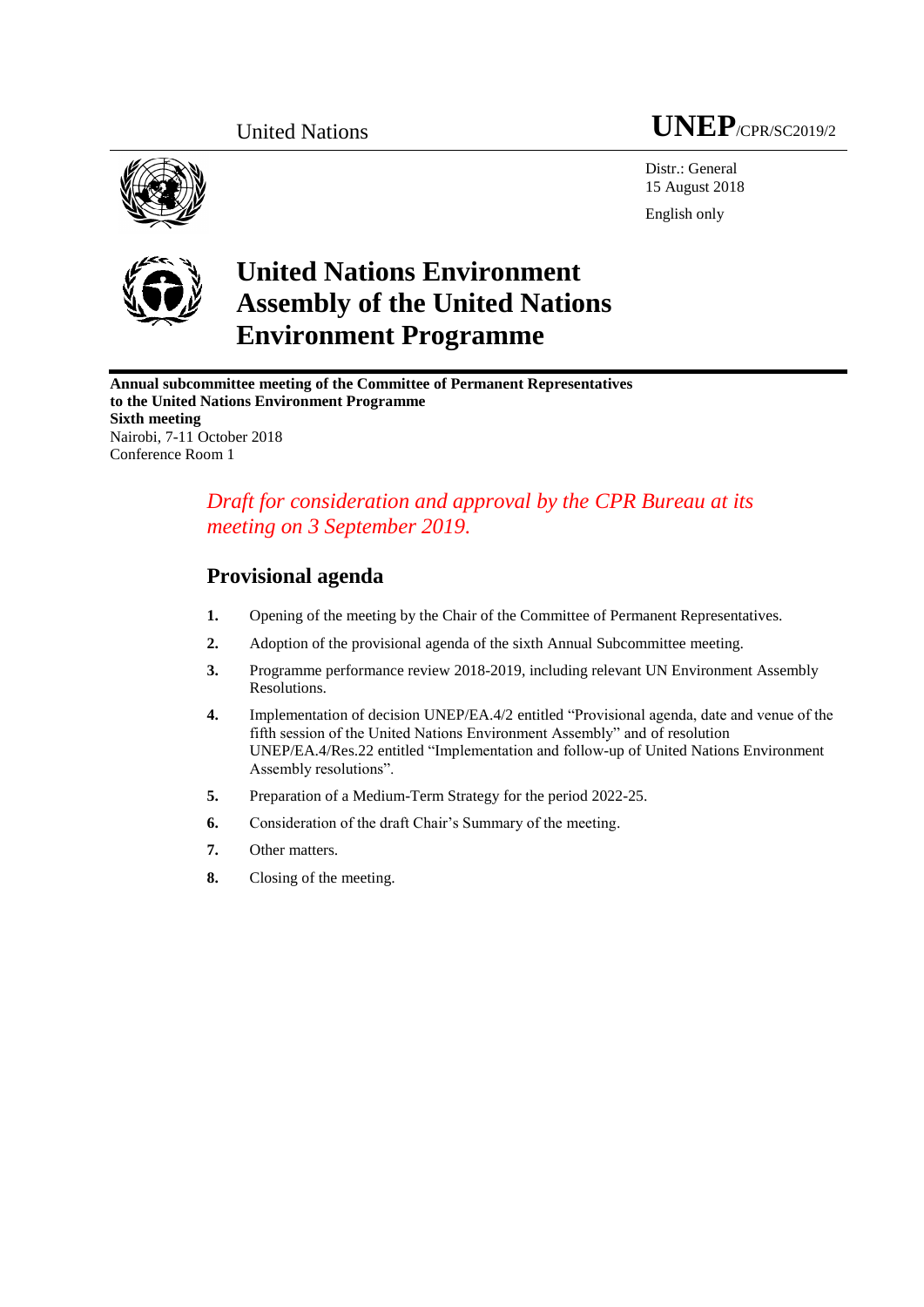## United Nations **UNEP**/CPR/SC2019/2/Add.1

Distr.: General 15 August 2019

English only



# **United Nations Environment Assembly of the United Nations Environment Programme**

**Annual subcommittee meeting of the Committee of Permanent Representatives to the United Nations Environment Programme Sixth meeting** Nairobi, 7-11 October 2018 Conference Room 1

## *Draft for consideration and approval by the CPR Bureau at its meeting on 3 September 2019.*

### **Annotated provisional agenda**

**1. Opening of the meeting by the Chair of the Committee of Permanent Representatives.**

H.E. Mr. Fernando Coimbra, Chair of the Committee of Permanent Representatives, Ambassador and Permanent Representative of Brazil, is expected to open the meeting at 10:00 a.m. on 7 October 2019.

**2. Adoption of the provisional agenda of the sixth Annual Subcommittee meeting.** 

The Chair will propose the adoption of the provisional agenda for the sixth Annual Subcommittee, as set out in UNEP/CPR/SC2019/1/Add.1.

#### **3. Programme performance review 2018-2019, including relevant UN Environment Assembly Resolutions.**

Under this agenda item, the Sub-committee will review UNEP's programme performance for the 18-month period, January 2018 to June 2019, against the results targeted in the Programme of Work 2018 - 2019. It will also consider an overview of budget and financial situation including possible gaps in funding and resource mobilization for 2018-2019.

**4. Implementation of decision UNEP/EA.4/2 entitled "Provisional agenda, date and venue of the fifth session of the United Nations Environment Assembly" and of resolution UNEP/EA.4/Res.22 entitled "Implementation and follow-up of United Nations Environment Assembly resolutions".**

The meeting is expected to consider the progress made and the way forward in the implementation of decision 4/2, particularly on matters related to international environmental governance, namely, the process for review by the Committee of Permanent Representatives to improve the efficiency and effectiveness of the UNEP governing bodies, and the implementation of paragraph 88 of the Rio+20 outcome document, "The future we want".

The meeting is also expected to consider the implementation of resolution UNEP/EA.4/22 entitled "Implementation and follow-up of United Nations Environment Assembly resolutions", including options for an improved framework for reporting on the implementation of Environment Assembly resolutions.

**5. Preparation of a Medium-Term Strategy for the period 2022-25.**